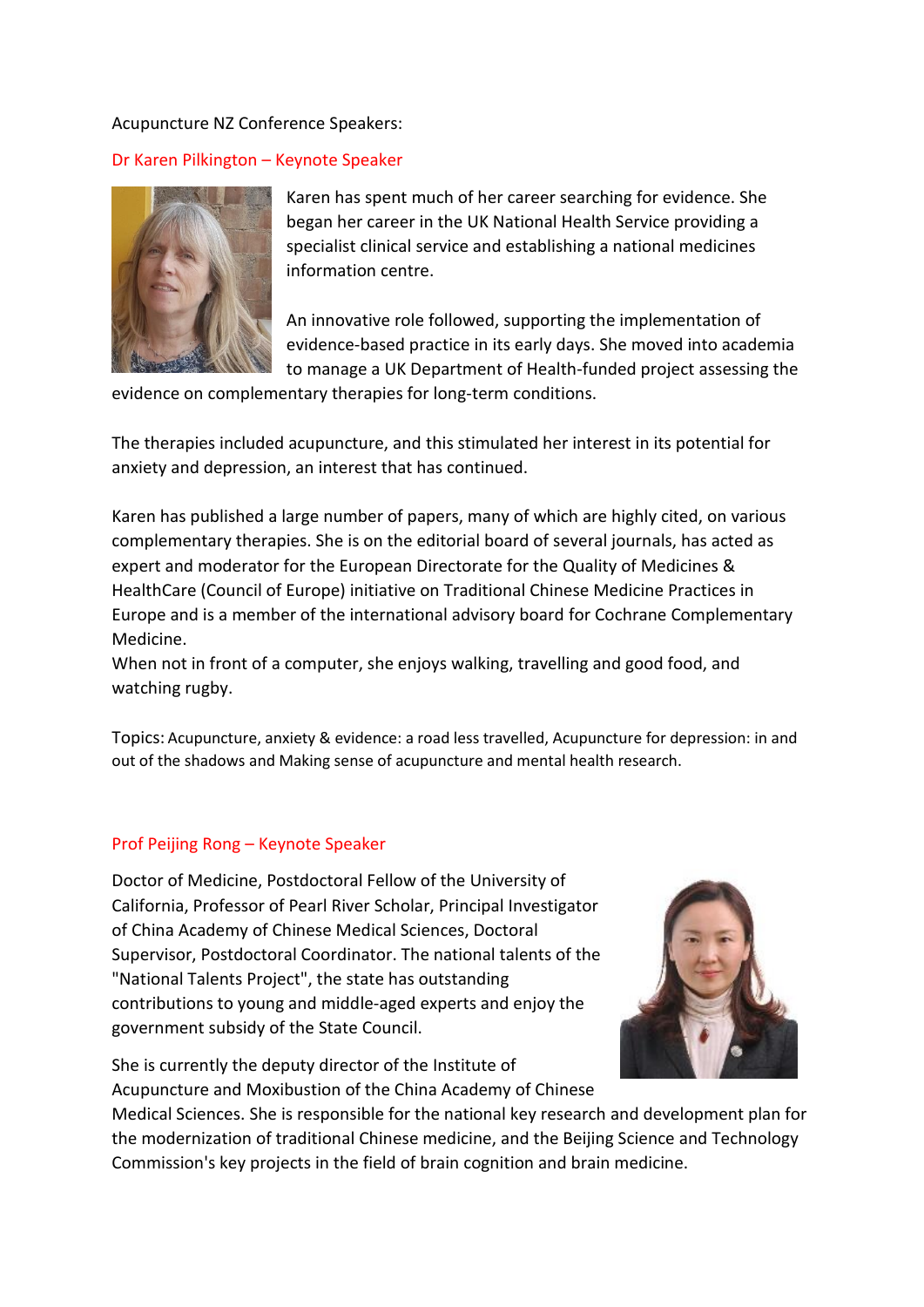In recent years, 163 research papers have been published in domestic and foreign academic journals such as Biological Psychiatry, Brain Stimulation, Scientific Report, Chin Med J (Engl), The Journal of Pain, and Chinese Science, and have been cited more than 800 times. She is the editor-in-chief of 2 academic monographs and 3 editors. As the main researcher, she won 7 provincial and ministerial level scientific and technological progress awards. She is currently the first executive vice chairman of the Chinese Academy of Acupuncture and Moxibustion Brain Science, Industry, Education and Research Innovation Alliance, and the Secretary General of the Discipline and Academic Work Committee of the Chinese Acupuncture Association.

Topics: Acupuncture in treating mental disorders, Electroacupuncture on Auricular Region for Depression --- Basic and Clinical Research and Progress in acupuncture research

# David Hartmann

David Hartmann is an acupuncturist and Chinese medicine practitioner who lives in Brisbane, Australia. He has been practicing since 1997 and upgraded his qualifications with a Masters of Acupuncture in 2009.

He lectures at the Endeavour College, is a keen researcher and writer whose textbook for the publishing company Singing Dragon titled 'The Principles and Practical Application of Acupuncture Point Combinations' will be released in August-September 2019. He also wrote a textbook



titled 'Acupoint Dictionary 2e' published by Elsevier Churchill Livingstone in 2009. David has presented at conferences in the USA, Germany and Australia as well as done stand-alone seminars in the USA, The Netherlands, Denmark, Australia and New Zealand.

Topics: Using the 5 spirits and Five element archetypes

### Deputy Chief Physician Zhong Wen Wang



Deputy Chief Physician Zhong Wen Wang is currently working Ying Bin Guan, Tianjin City, Guangdong Province and Guang Dong Provincial Hospital of Traditional Chinese Medicine. He is an instructor of Wang Zhong Wen Medical Work Studio., Special Expert in outpatient clinic for difficult diseases. Applying Zi Wu Liu Zhu Zhen Yao technique treating pain, cough, fever, depression (physical and mental disorders) insomnia for more than 30 years.

Topics: Utilising the theory of Zi Wu Liu Zhu Acupuncture and Medication treating mood related illnesses.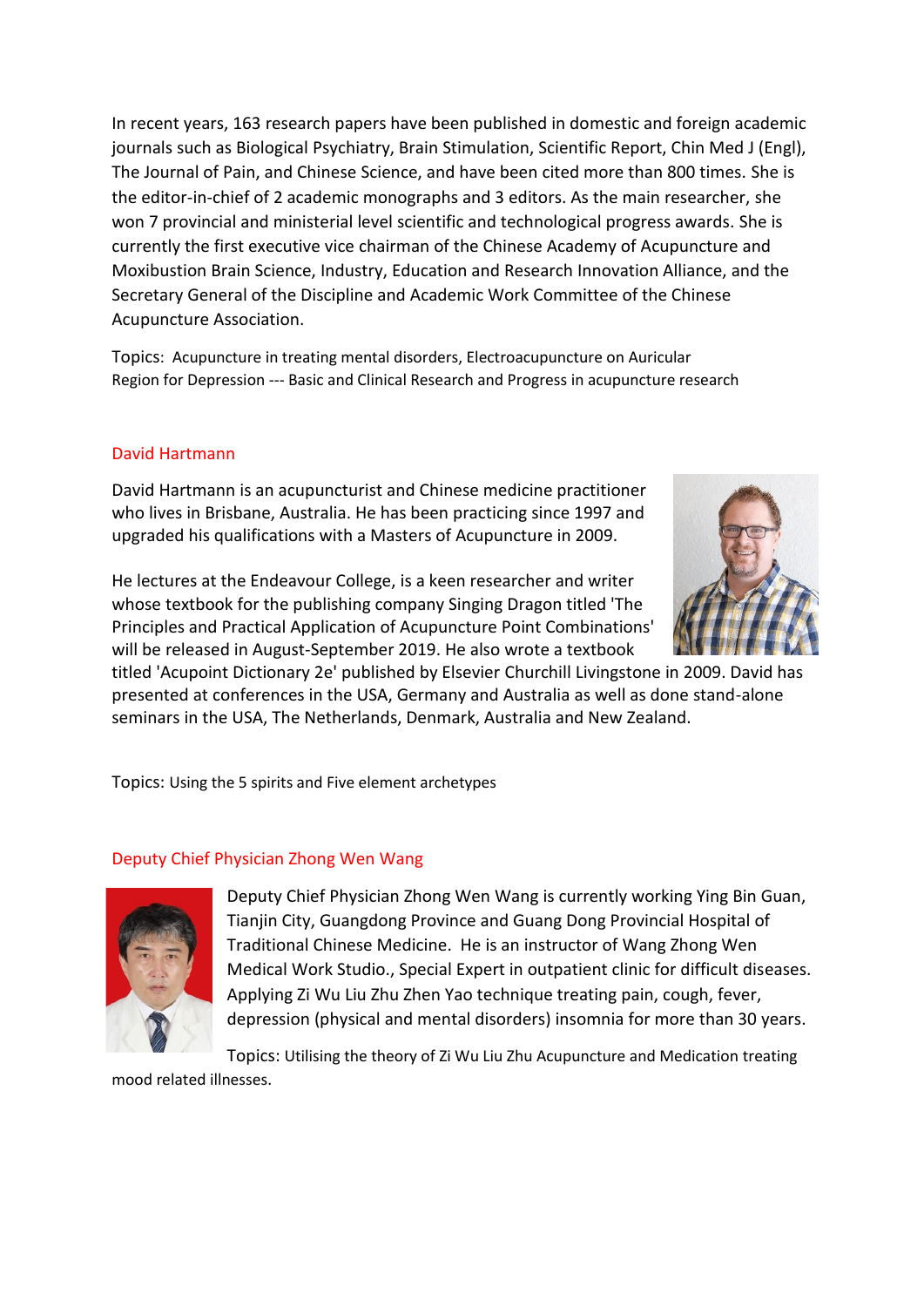#### Dr John McDonald

Dr John McDonald PhD is a well-known lecturer and practitioner from Queensland, Australia and researcher for the Acupuncture Now Foundation.

John McDonald began studying acupuncture in 1971, practice in 1975 and teaching acupuncture in 1977. Since then John has been actively engaged in education, practice and more recently research, completing his PhD at Griffith University in 2015.

John is currently a practitioner in his own clinic on the Gold Coast in Australia, and lecturer at Endeavour College of Natural Health in Brisbane. John is also an Adjunct Senior-Lecturer in the School of Medicine at Griffith University and Vice-President for Research of the Acupuncture Now Foundation. John has recently co-authored an AACMA publication with Stephen Janz, The Acupuncture Evidence Project, which is an updated review of systematic reviews published in the last three years.

Topic: Fright injures the Gall Bladder: The emotional therapies of Zhu Danxi.

### Dr Elizabeth Mangan

Liz Mangan qualified in the UK from Liverpool University in 1992.

20 years later she arrived in New Zealand on an extended working holiday and has never left! Currently she is a GP partner in Christchurch with a specialist interest in Mental health, Women's Health and Paediatrics.

Last year she took on the role at Pegasus Health as the Clinical Lead for Mental Health is a champion for the improvement of

physical health outcomes for people with Mental Health and Addiction Issues. She has two teenage children and enjoys singing in a choir and yoga for restoration of her soul.

Topic: "Equally Well" - what is it and why does it matter?

### Suzanne Tapper. M. (Distinction)TCM

Suzanne has been a TCM practitioner since 1993. Teaching people how to help themselves on the fertility journey forms the foundation of her work. She uses a natural or integrated medicine approach and may also prescribe Chinese herbal medicine, acupuncture, nutritional supplements, dietary advice, and lifestyle modification.

She is currently based in either Singapore or France with her partner and mainly works with her clients online. Suanne will speak on "Addressing male and female mental health may improve fertility treatment outcomes. "





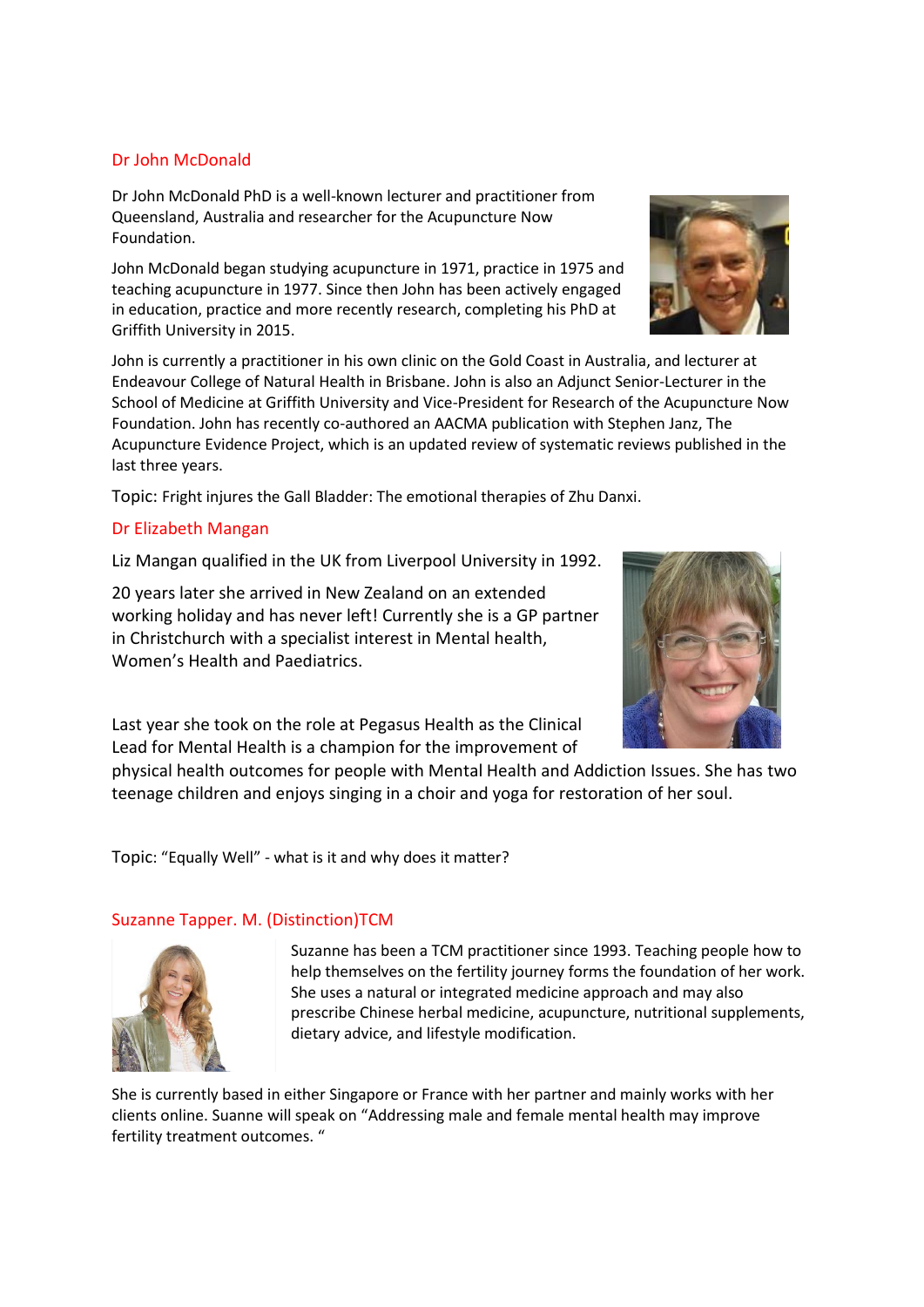#### Dr Mike Armour

Dr Armour joined NICM in 2016 as a postdoctoral research fellow in women's health. His background is a mixture of western and eastern medicine, having completed an honours degree in Biomedicine before training as a traditional Chinese medicine practitioner. He completed his PhD in 2016 through Western Sydney University. His research areas include gynaecology and traditional Chinese medicine. He is leading a number of



projects related to non-pharmacological management of period pain and endometriosis.

Topic: Acupuncture for Depression: A meta-analysis on the impact of dose on depression related outcomes

#### Robin Kerr



Robin Kerr will share the results of her study into this field and share some results that might surprise you. Signposts to help support practitioners now, what practitioners are looking for, what is missing and how can we get there?

This talk on **Holding the light- the value of Support** -Professional Supervision as a Core practice of practice will help further establish an awareness and orientation for a grass roots approach to developing a practical and purposeful model of professional supervision for NZ acupuncturists.

Topic: Holding the light- the value of Support Professional Supervision as a Core practice of practice

#### Sally Flewelling

Sally is an acupuncturist and massage therapist in Wellington, having graduated from NZSATCM in 2012. She runs a small health clinic in the heart of the city. Sally has been teaching yoga teachers about meridians for the last five years and now regularly teaches yoga classes and workshops. She's passionate about infusing her Chinese meridian knowledge into her teachings - helping yogis discover that they're already moving their meridians!



She will be attending each day to keep the attendees moving.

Yin-yang class (poses for nourishing the water element), yin-yang class exploring the fire meridians (heart and small intestine to keep water up and moving) and Yin water session with a short yoga nidra.